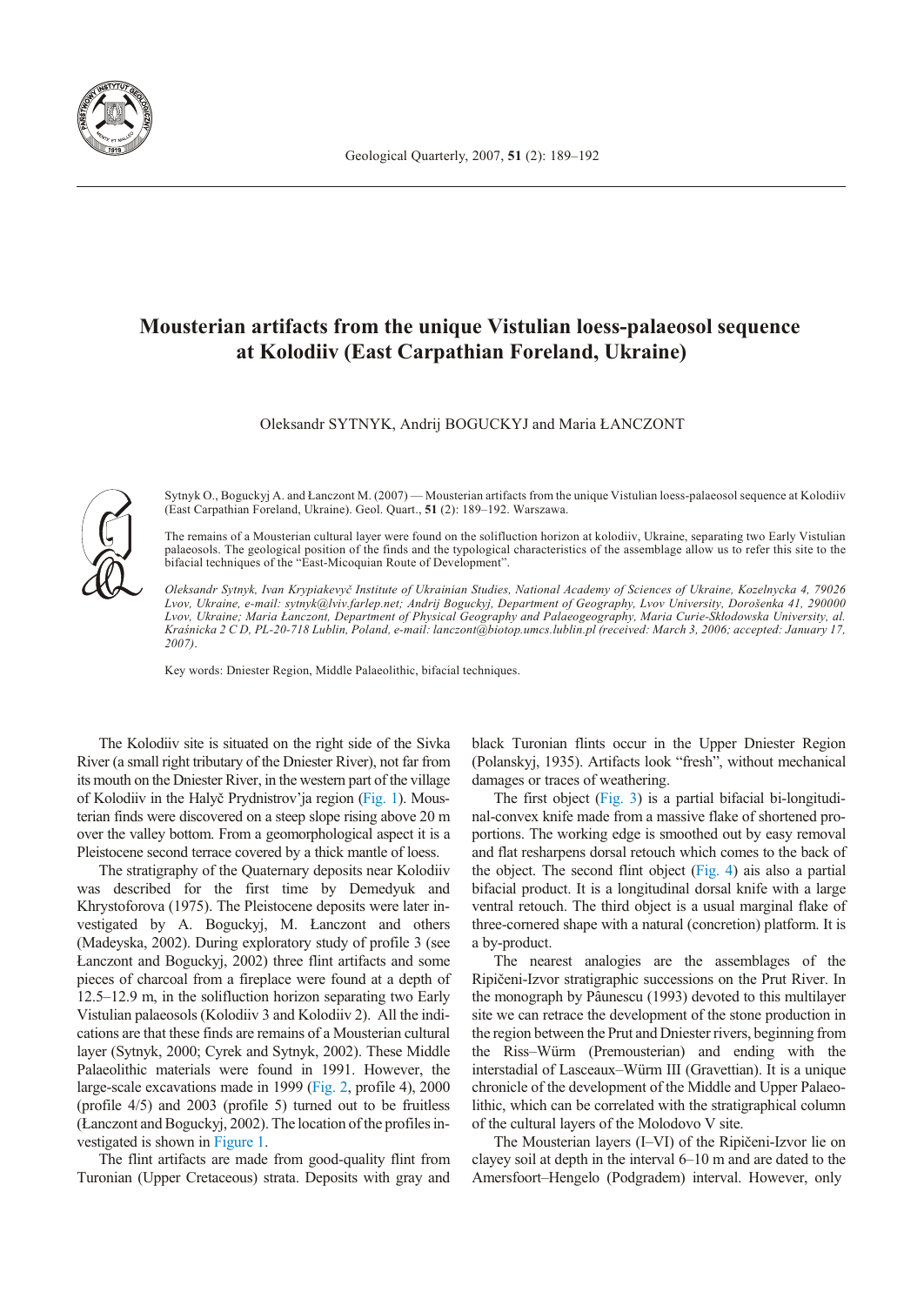<span id="page-1-0"></span>

Fig. 1. A — location of profiles investigated at Kolodiiv; A' — sketch map of loess regional distribution (after Lanczont and Boguckyj, 2007)



Fig. 2. Situation of the Mousterian cultural layer in the loess-palaesol sequence of the Kolodiiv 4 profile

layers V–VI of the Ripičeni-Izvor are characterized by explicit Micoquian traditions of bifacial processing and broad using of Levallois techniques. The Levallois technology begins from the "Premousterian" materials which were found not far from the limestone bedrock. It is interesting that the "Premousterian" and Mousterian layers I–III do not have not bifacial shapes (Pâunescu, 1993). This means that bifacial technologies of Micoquian character appeared here only after Moershoofd, in the period before Hengelo (nearly 40 thousand years ago).

The richest Micoquian cultural layer IV of the Ripičeni-Izvor has a Levallois index of 38.8 and 16.59% for blades. The bifacial technique is represented by the Micoquian knives and scrapers of partly bifacial character. It seems that the Mousterian assemblages of bifacial tradition in the Dniester and Prut regions (Yezupil, layer II; Kolodiiv; Ripičeni-Izvor, Mousterian levels) are characterized by Micoquian elements of bifacial products, segment-like knives and scrapers with lengthened proportions, and three-cornered shaped points.

Marked analogues of the bifacial tools of the Dniester Region occur in Eastern Germany, Mousterian (Riss–Würm, Eem) sites with bifacial Micoquian tools. The sites of the Ilm valley are well known, especially the travertine complexes of Weimar, Taubach and Ehringsdorf, which contain special cultural groups (Mania and Toepfer, 1973). Among important sites of this period may be included the materials of Rabutz situated between Leipzig and Halle.

Analogues to the partly-bifacial products (with basal-ventral large retouch) from Kolodiiv were found among the materials from Saalfeld in East Germany (Mania and Toepfer, 1973, taf. 71.1). For example, there was found a blade-flake with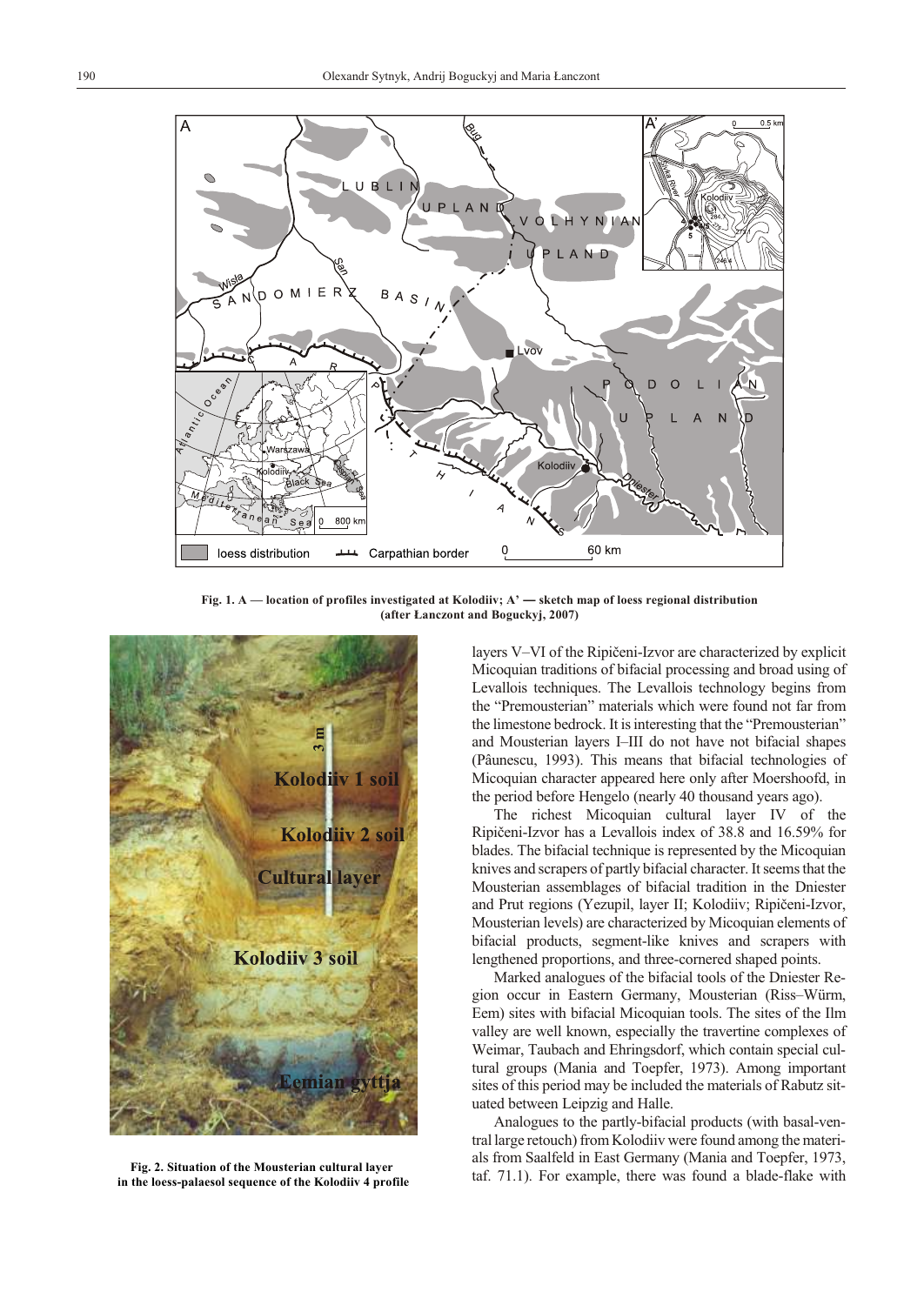<span id="page-2-0"></span>

Fig. 3. Flint artifact form Kolodiiv, the partial bifacial bi-longitudinal-convex knife



Fig. 4. Flint artifact form Kolodiiv, the longitudinal dorsal knife with ventral large retouch